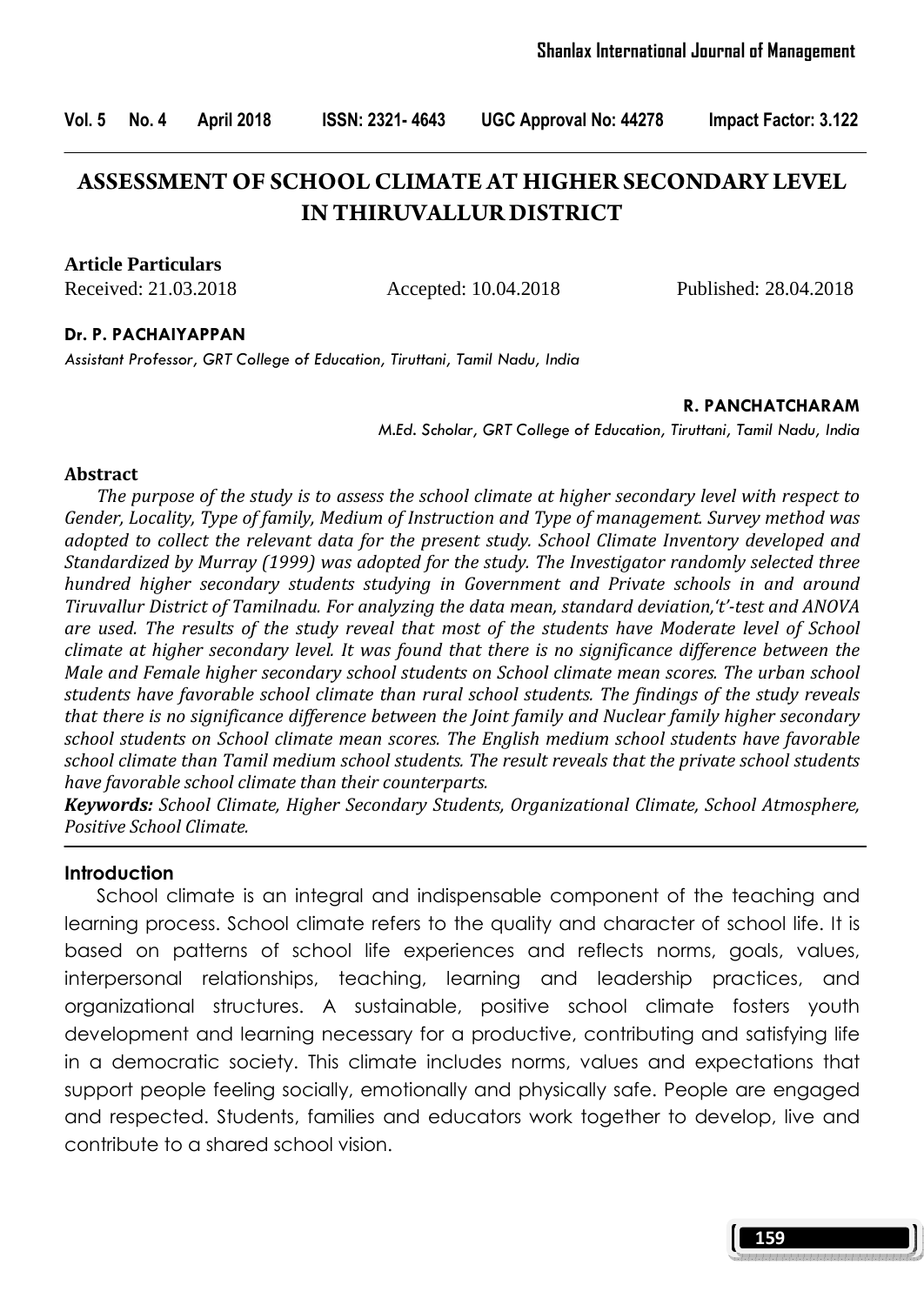Howell and Brainard (1987) who defined a school's climate as its "atmosphere for learning. In this study school climate is defined as a relatively enduring quality of the internal environment of a particular school that: (a) is experienced by the members (students, teachers, administrators, consultants and custodians), (b) influences their behaviour, and (c) can be described in terms of the values, norms and beliefs of a particular set of attributes of the school. Teachers plays important role for developing positive school climate at higher secondary level. Therefore, Positive school climates powerfully promote student achievement and positive youth development.

### Need and Significance of the Study

 Students learn best and achieve their full potential when they are physically, socially, emotionally, and academically safe in safe and orderly classrooms. We must support comprehensive, evidence-based efforts to increase student achievement by establishing a positive school climate as reflected in the character and quality of school life. School climate reflects multiple aspects of people's experience of school life, including: norms, goals, values, and interpersonal relationships. A key to student success is to ensure that all students have opportunities to feel capable, connected, and that they are contributing members of the school. Students need to be encouraged to become actively involved in their school and classroom. Sometimes it becomes necessary for the staff to take steps to ensure the school and classroom are inviting and welcoming for students who are not good at school.

 The school climate could influence on school life of a student. It is an important factor in determining his/her progress in performance or achievement in subject concerned. The students and teachers at school level should have a positive attitude towards the school and on the various activities that go on in the school. Schools perceived as being positive, safe, and nurturing environments focused on student learning, perform better in examinations regardless of available technology or teacher training. This is not to say that a school with no textbooks will outperform one with textbooks based solely on environment, but that the learning environment, culture, and climate produced by the school as a whole may help or hinder learning.

### Review of Related Literature

 The school climate is positively connected to student achievement as proved in research literature (Hoy, Hannum, & Tschannen-Moran, 1998; Ma, Wilkins, 2002; Brown and others, 2004; Lehr, 2010) and in previous TIMSS studies (Martin, Mullis, Gonzalez, & Chrostowski, 2004; Mullis, Martin, Gonzalez, & Chrostowski, 2004; Martin, Mullis, & Foy 2008; Mullis, Martin, & Foy 2008; Mullis, Martin, Ruddock, O'Sullivan, & Preuschoff, 2009). A more positive The Proceedings of IRC 2008 5 school climate is connected to higher achievements.

 Lowe (1995) noted that while forces outside of the school influence the climate, it can be described as largely the result of behaviours and attitude exhibited within the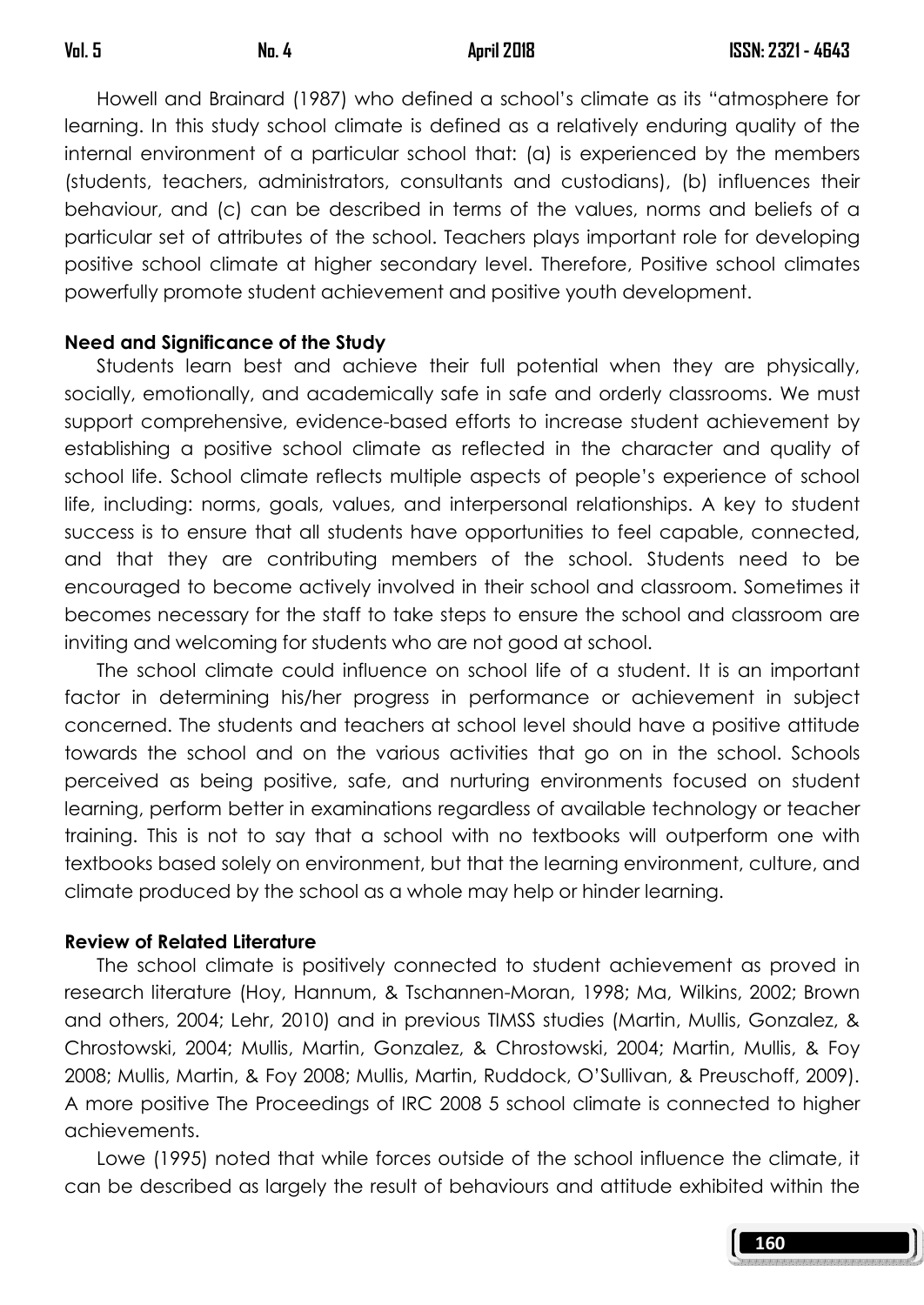### Shanlax International Journal of Management

organization. Hoy et al. (1991) indicates that the climate is directly associated with the interrelationship of the buildings, headmaster/mistress and the teachers in that school, as it is based on their perception of behaviour common to the organization. Browne (2002) viewed the school climate as it reflects the physical and psychological aspects of the school that are more susceptible to change and that provide the preconditions necessary for teaching and learning to take place. This has a significant element in discussions about improving academic performance and school reform. Additionally, creation of an orderly environment is an essential component of an effective school (Edmonds, 1979). Schools show a lot of differences in terms of the feel, atmosphere or ideology, student behavior, academic performance, social and civic values, moral character, and interpersonal skills. The cumulative effect of these differences creates the 'ethos' or climate of the school. Many studies have been conducted linking a positive school climate to student performance (Bliss, Firestone, & Richards, 1991; Carter, 2000; Cruickshank, 1990; DuFour, 2000; Goddard, Tschannen – Moran, & Hoy 2001; Hoy & Feldman, 1987; Hoy & Hannum, 1997; Klinger, 2000; Lezotte, 1991, 1992, 2002). The overall conclusion of these studies has been that a positive school climate exists as an essential element in successful schools.

# Objectives of the Study

- 1. To find out the level of school climate among higher secondary school students.
- 2. To find out significant difference in school climate among higher secondary school students with respect to Gender.
- 3. To find out significant difference in school climate among higher secondary school students with respect to Locality.
- 4. To find out significant difference in school climate among higher secondary school students with respect to Type of family.
- 5. To find out significant difference in school climate among higher secondary school students with respect to Medium of Instruction.
- 6. To find out significant difference in school climate among higher secondary school students with respect to Type of Management.

# Hypotheses of the Study

- 1. There is no significant difference in school climate among higher secondary school students with respect to Gender.
- 2. There is no significant difference in school climate among higher secondary school students with respect to Locality.
- 3. There is no significant difference in school climate among higher secondary school students with respect to Type of family.
- 4. There is no significant difference in school climate among higher secondary school students with respect to Medium of Instruction.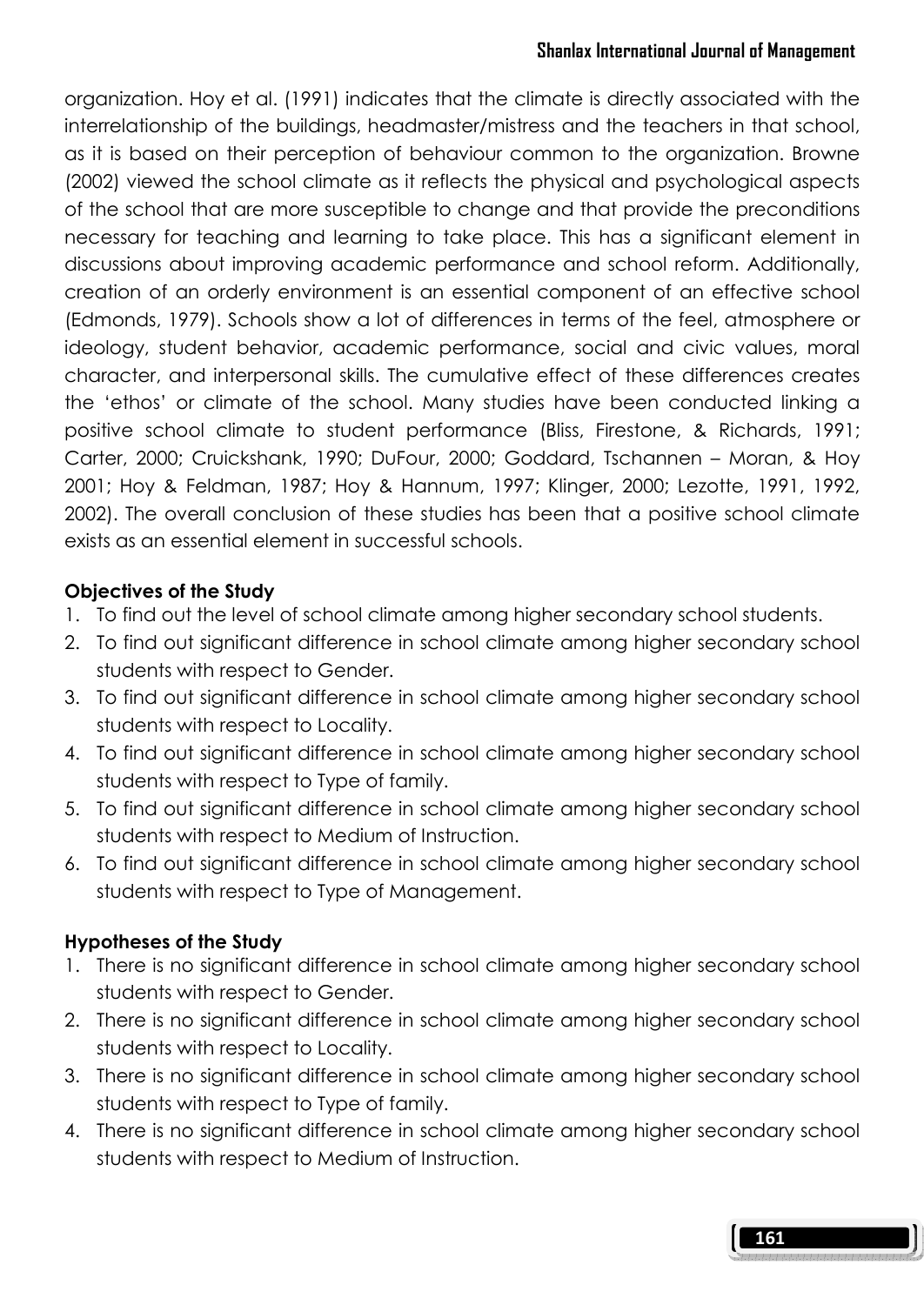5. There is no significant difference in school climate among higher secondary school students with respect to Type of Management.

# Methodology

**Method of the Study:** The researcher adopted the Survey method to collect the relevant data from desired areas.

**Population:** The population of the study constituted as Higher Secondary school students in Tiruvallur District.

Tools used: The following research tools were used for collecting the relevant data.

- Personal Information sheet developed by investigators.
- The School Climate Inventory developed and Standardized by Murray (1999) was adopted for the study.

**Sample:** The sample for the present study includes the higher secondary school students from Government and Private schools of Tiruvallur districts in Tamilnadu.

**Sample size:** In the present study includes 300 higher secondary school students.

**Sampling Technique:** The researcher used Simple random sampling technique for selecting the sample.

# Statistical Techniques Used

For analyzing the data mean, standard deviation and 't'-test are used.

# Data Analysis and Interpretation

# Table 1 The level of School Climate among the

# Higher Secondary School Students

| Levels of<br><b>School Climate</b> | Frequency | Percentage |
|------------------------------------|-----------|------------|
| LOW                                | 43        | 25.21%     |
| Moderate                           | 193       | 60.23%     |
| High                               |           | 14.56%     |

From the above table it is clear that the 25.21% of students reveals low level of School climate, 14.56% of students reveal High level and 60.23% of students reveal that Moderate level of School climate at higher secondary level.

### Table 2 Difference between Male and Female Higher Secondary Students with Respect to School Climate

|                | <u>. Sillard Lughtsi seestimali sisasine mini neepeel is selleel Silliale</u> |    |                |       |       |    |
|----------------|-------------------------------------------------------------------------------|----|----------------|-------|-------|----|
| School climate | Male                                                                          | 50 | IO OF<br>02.7J | 6.787 | J.897 | NS |
|                | Female                                                                        | 50 | 64.86          | 6.178 |       |    |

From the above table, it is inferred that t- value (0.897) is lesser than the table value (1.96) at 0.05 levels. Hence there is no significance difference between the Male and Female higher secondary school students on School climate mean scores. Therefore the above null hypothesis is accepted.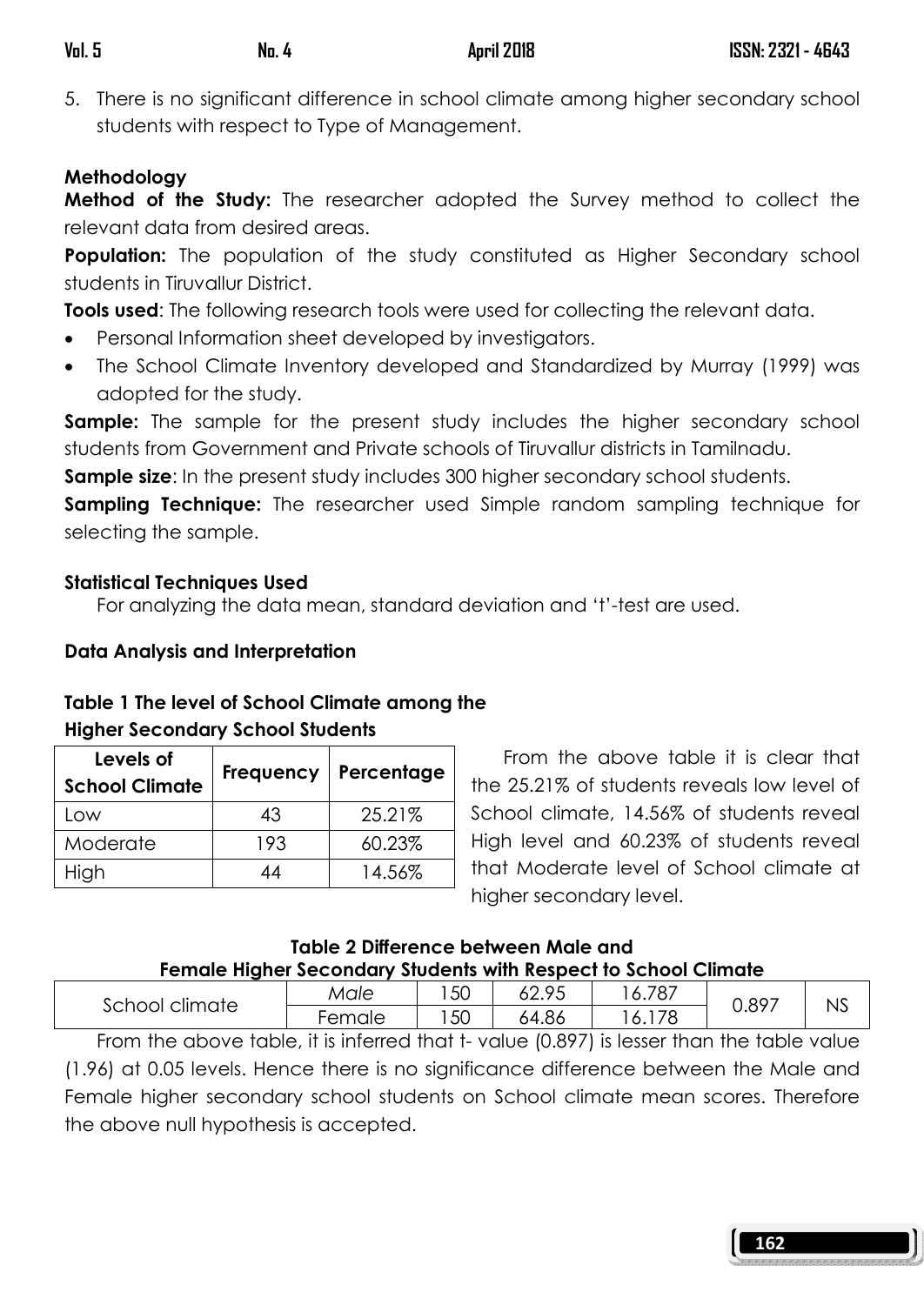| Variable | Location | N  | Mean  | SD     | - value | <b>Level of Significance</b> |
|----------|----------|----|-------|--------|---------|------------------------------|
| school   | Rural    |    | 59.86 | 14.716 |         |                              |
| climate  | urban    | 29 | 73.93 | 6.430  | 6.479   | 0.01                         |

# Table 3 Difference between Rural and Urban Higher Secondary Students with Respect to School Climate

From the above table, it is inferred that the t- value (6.479) is greater than the table value (2.58) at 0.01 level. Hence there is a significance difference between the Rural and Urban area higher secondary school students on their School climate mean scores. Therefore the above null hypothesis is rejected.

Table 4 Difference between Joint and Nuclear Family Higher Secondary Students with Respect to School Climate

| Variable | <b>Type of Family</b> | N   | Mean  | SD     | t - Value | Level of<br>Significance |
|----------|-----------------------|-----|-------|--------|-----------|--------------------------|
| School   | Joint                 | 198 | 63.16 | 17.789 | 0.965     | NS                       |
| climate  | Nuclear               | 102 | 65.33 | 13.592 |           |                          |

From the above table, it is inferred that the t- value (0.965) is lesser than the table value (1.96) at 0.05 level. Hence there is no significance difference between the Joint family and Nuclear family higher secondary school students on School climate mean scores. Therefore the above null hypothesis is accepted.

# Table 5 Difference between Tamil and English Medium Higher Secondary Students with Respect to School Climate

| Variable       | <b>Medium of Instruction</b> | N   | Mean  | SD    | t - value | Level of significance |
|----------------|------------------------------|-----|-------|-------|-----------|-----------------------|
| School climate | Tamil                        | 200 | 56.52 | 1.460 |           |                       |
|                | English                      | 100 | 78.68 | 5.026 | 12.686    | 0.01                  |
|                |                              |     |       |       | .         |                       |

From the above table, it is inferred that the t- value (12.686) is greater than the table value (2.58) at 0.01 levels. Hence there is a significance difference between the Tamil medium and English medium higher secondary school students on School climate mean scores. Therefore the above null hypothesis is rejected.

### Table 6 One way ANOVA for Type of Management

| Variable      |                | <b>Sum of Squares</b> | DF  | <b>Mean Squares</b> | F Value | L.J           |  |
|---------------|----------------|-----------------------|-----|---------------------|---------|---------------|--|
|               | Between groups | 39742.108             |     | 19871.054           |         |               |  |
| Schoo climate | With in groups | 25158.688             | 297 | 106.155             | 187.189 | $0.0^{\circ}$ |  |
|               | Total          | 64900.796             | 299 |                     |         |               |  |

 From the above table, it is observed that the F-ratio (187.189) is greater than the table value (4.60) at 0.01 levels. Hence, that there is a significant difference among the type of management of schools with respect to school climate. Therefore, it is considered for further analysis.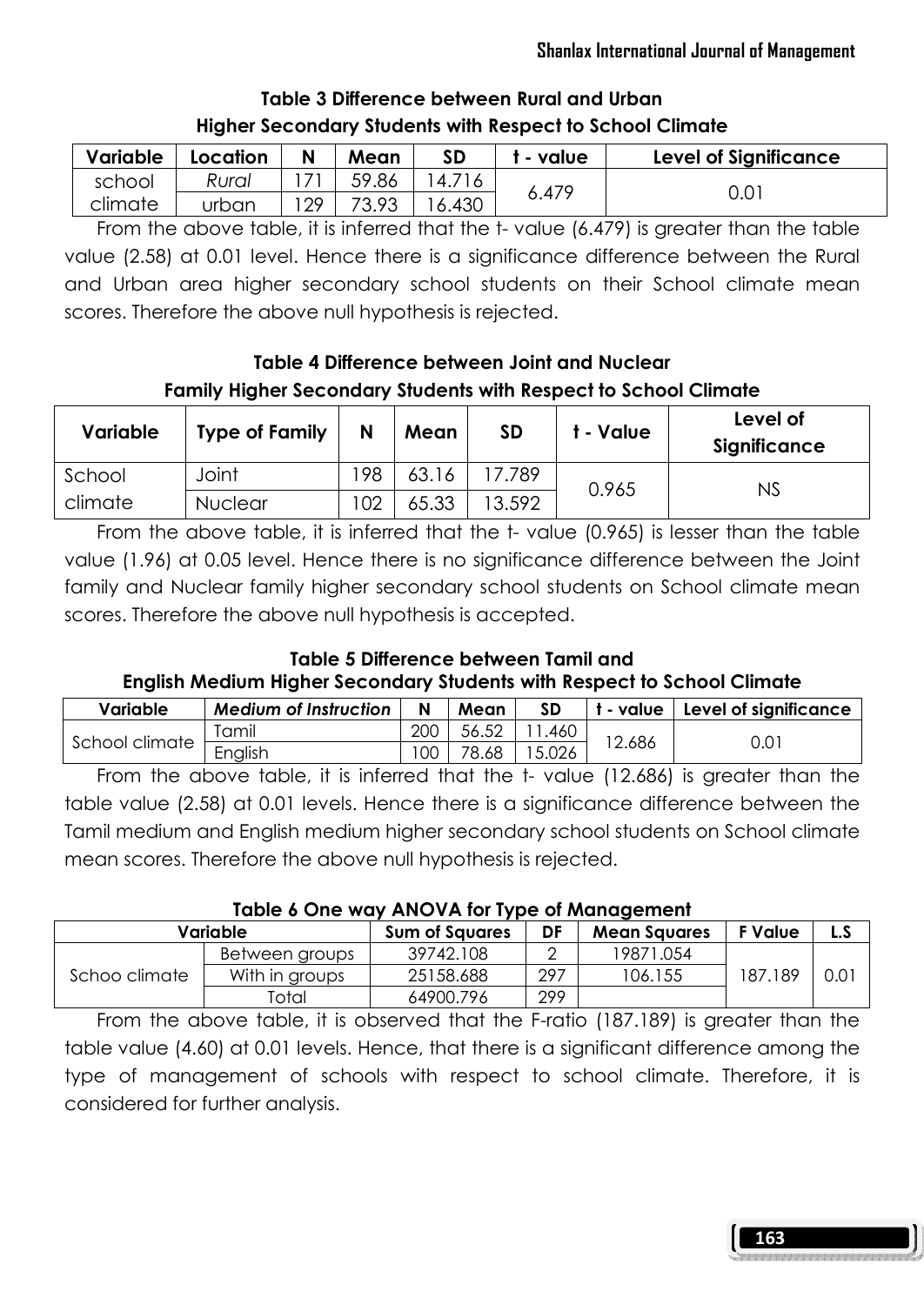| <b>Variable</b> | <b>Type of Management</b> | N   | Mean  | S.D.   | t-Value | L.S  |  |  |  |  |
|-----------------|---------------------------|-----|-------|--------|---------|------|--|--|--|--|
| school climate  | Govt.                     | 100 | 47.31 | 5.162  |         | 0.01 |  |  |  |  |
|                 | Aided                     | 100 | 65.72 | 8.126  | 17.107  |      |  |  |  |  |
|                 | Govt.                     | 100 | 47.31 | 5.162  |         | 0.01 |  |  |  |  |
|                 | Private                   | 100 | 78.68 | 15.026 | 17.655  |      |  |  |  |  |
|                 | Aided                     | 100 | 65.72 | 8.126  | 6.780   | 0.01 |  |  |  |  |
|                 | Private                   | 100 | 78.68 | 5.026  |         |      |  |  |  |  |

Table 7 Analysis of School Climate among Higher Secondary Students with Respect to Type of Management

From the above table, the t- value is found that there is a significant difference in the School climate of higher secondary school students with respect to Government, Aided and Private higher secondary schools at 0.01 levels. Hence the Null hypothesis is rejected. The result reveals that the private school students have favorable school climate than their counterparts.

# Major Findings of the Study

- The results reveals that the14.33% of students reveals low level of School climate, 14.66% of students reveal High level and 64.33% of students reveal that Moderate level of School climate at higher secondary level.
- It was found that there is no significance difference between the Male and Female higher secondary school students on School climate mean scores.
- The urban school students have favorable school climate than rural school students.
- The findings of the study reveals that there is no significance difference between the Joint family and Nuclear family higher secondary school students on School climate mean scores.
- The English medium school students have favorable school climate than Tamil medium school students.
- The result reveals that the private school students have favorable school climate than their counterparts.

# Educational Implications

 The climate of a school is established by the headmaster/mistress and school staff and is, therefore, capable of change. If the staff can establish and change the climate in the school, then the level of achievement can also be changed. Furthermore, research has shown that climate can impact on student achievement. Positive learning environments and positive learning outcomes appear to go together (Haertel et al., 1981) as cited in Sackney (1988). In that regard a model of school climate improvement attributes is highly needed. As such, the attributes can be used as the basis for climate improvement activities. When analyzing the effects of the school climate on student achievement, the researchers mainly focus on teachers, principals and neglected students who are directly influenced by school climate (Gentilucci, & Muto, 2007). Present study gives attention also to the students' point of view and encourages future research to include students' evaluation of school climate together with principals' and teachers.